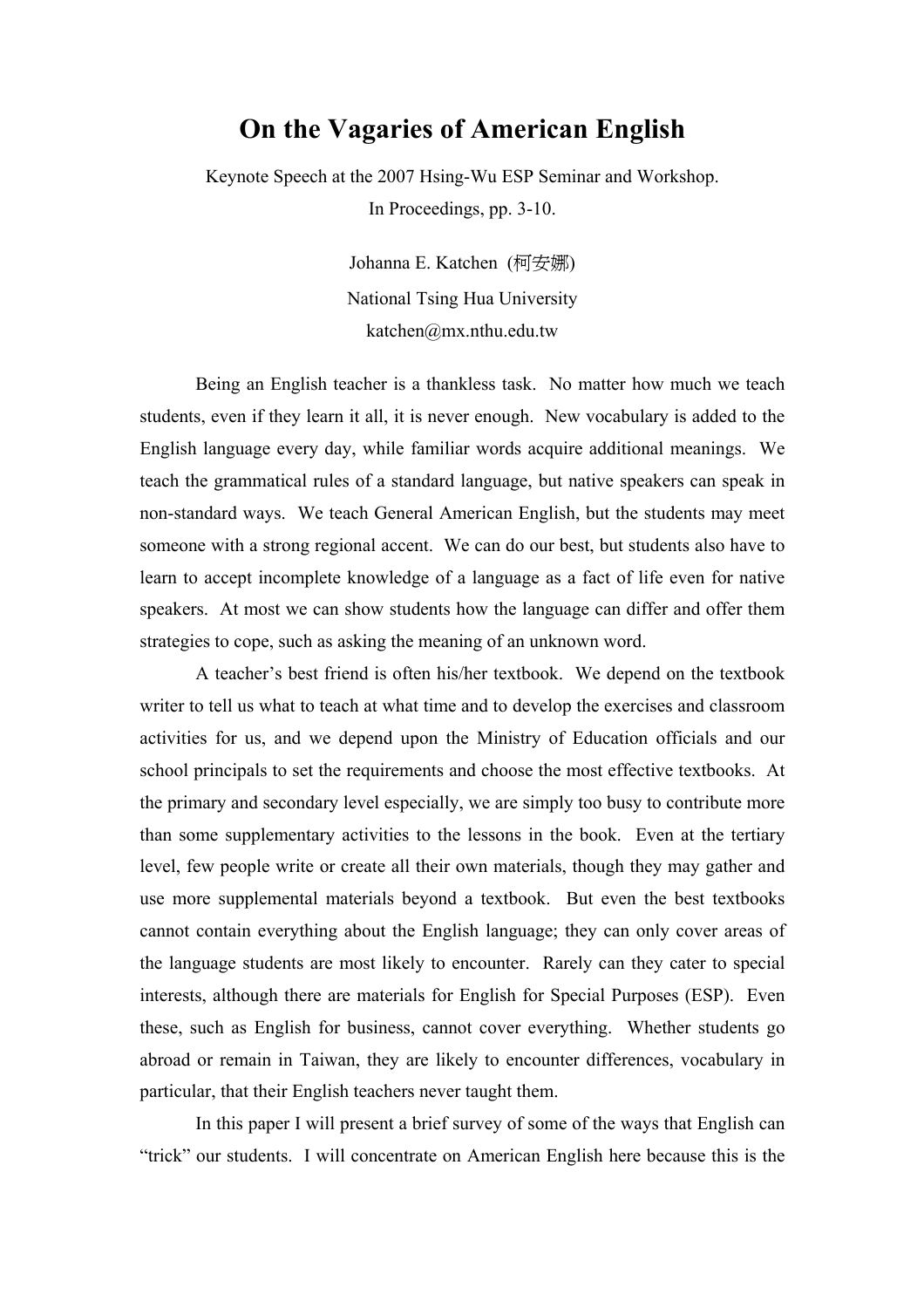variety taught in Taiwan; students may encounter those speaking other varieties of English from around the world. However, the strategies for coping would, in general, be the same. We will look first at how words are added to language through new words and extensions of meaning, level of formality, and idioms. We conclude with a few examples of nonstandard pronunciation and grammar.

#### **New Concepts, New Words**

Why does English vocabulary seem so hard for many students? For one thing, English is said to have about three times more words than other modern European languages (Baugh & Cable, 1978). Therefore, unlike in Chinese, English has so many synonyms, each one with its particular shade of meaning. The basic vocabulary is from Germanic, as English is a Germanic language, a cousin of Modern German and brother or sister of Modern Dutch. But, as a result of its history, English has borrowed from the Scandinavian languages (the Viking Age) and French (after the Norman Conquest). Baugh and Cable claim that as many as 10,000 words entered English between 1066 and 1500, and about three-quarters of the words remain. English has used Latin as a source al through its history, especially for more abstract terms, and Greek has been the basis for much scientific terminology. Other words from all over the world have become English words, among them in recent decades: **apartheid** (Afrikaans, South Africa) and **tsunami** (Japanese). So it is no wonder students are frustrated with English vocabulary and feel they can never learn enough words.

Why do languages need new vocabulary? Generally speaking, we humans need to give everything a name. When explorers went to new lands and found new plants and animals and geographical features, they had to give them a name. Often they took the word the local people used and changed it to fit their own language. This is how we get words like **guava** and **banana** and **kangaroo**. Or they may meet new cultural artifacts, as when the English met the American Indian **wigwam** and **papoose**.

Cultural and social events may also engender a need for new words to describe new concepts. The Christianization of England brought in hundreds of words from Latin, both for concrete (e.g., **candle**) and abstract (e.g., **creed**) nouns and verbs such as **pray**, as well as the formation of new words on native Germanic roots (e.g., **gospel, Easter, Holy Ghost**). During the Renaissance, English borrowed Italian words for aspects of art, architecture and music. More recently, wars and conflict have caused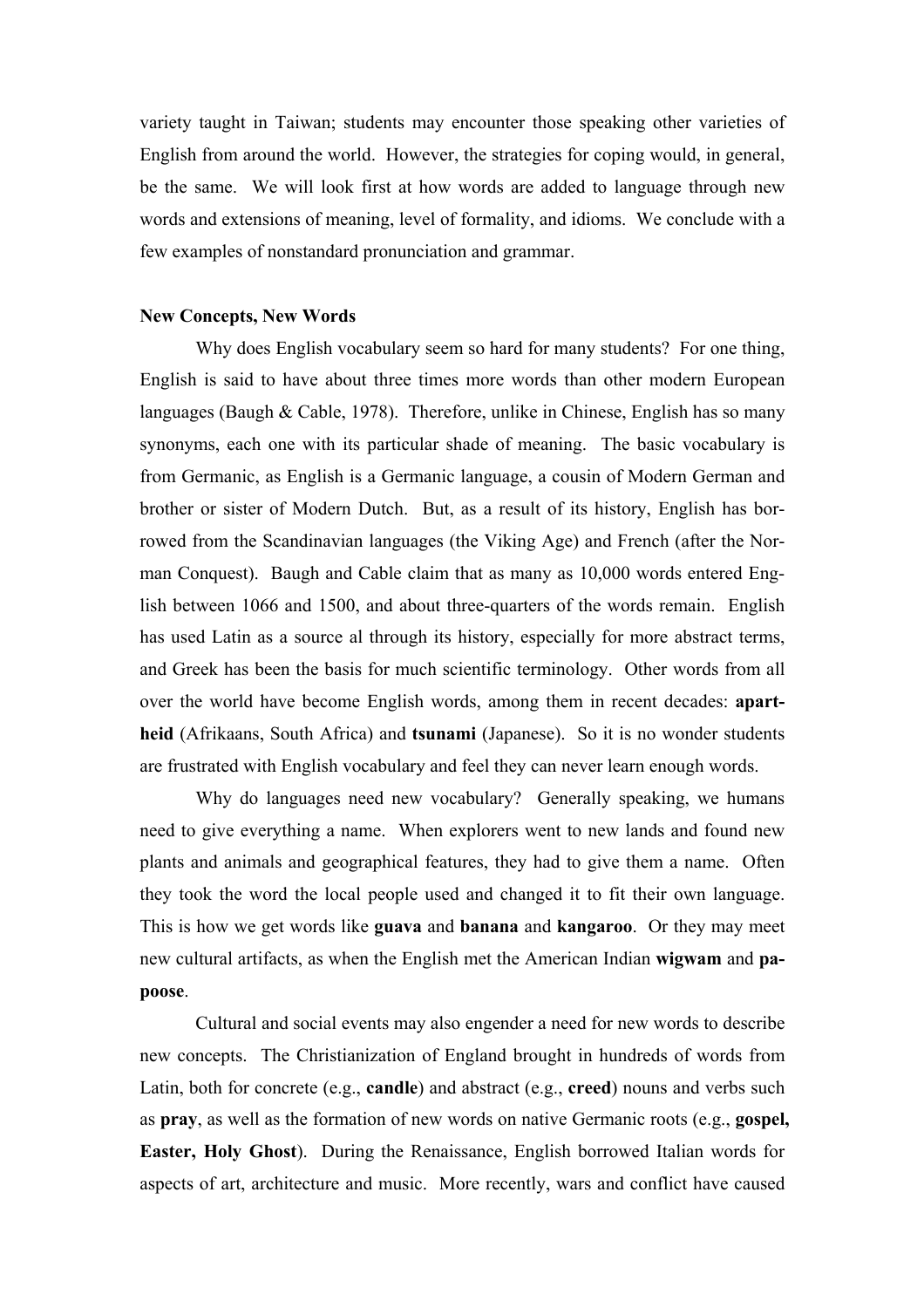English to borrow words (e.g., **burqa/burkh**a, an outer garment worn by Muslim women to cover the body completely) or make new words from native sources, (e.g., **ethnic cleansing**).

Peaks of technology also engender the growth of vocabulary, and we are in one now with the computer and digital age. While **digit,** meaning a number, has been around for some time, the adjective **digital** has just come into general use in the past few years with digital cameras and the like. Technology has given us many new words: **wi-fi, sim card, YouTube.** Notice that when new names are created, the ordinary spaces between words may be eliminated: **PowerPoint, FrontPage,** as well as **YouTube.** Even more interesting is that we can even change the category of a word: first we had the company **Google**, and new we can use the verb **to google**, meaning to use Google to search for a person or thing.

#### **Additional Meanings**

In the area of technology, in addition to new words, old words are given new meanings. Words like **cell** and **mobile** have been in English with other meanings (e.g., **skin cell, prison cell, upwardly mobile**) for a long time, but now they also refer to phones. Words like **windows** and **mouse** have become more common in their computer contexts than in their household contexts.

Imagine this situation. You have just arrived in the USA and are having a great time with your host family. The mother asks you to stop off on your way home to pick up two pounds of **hamburger**. Where would you go to complete this errand? Would you go to McDonalds or to a supermarket? While **hamburgers** are usually interpreted as sandwiches—meat with bread; to many housewives hamburgers mean just the cooked meat patties, and this is why supermarkets also sell hamburger buns the bread that goes around a hamburger. **Hamburger** as a mass noun, as in two pounds of hamburger, refers to ground (in some varieties minced) beef. Ground beef is most often used to make hamburgers, but it is also a major ingredient in many other dishes like chili and Spanish rice.

 This is perhaps the most frustrating area for students: they know the basic meanings of words, but then they encounter a new meaning. At the recent 2007 meeting of the English Teachers Association of the Republic of China, Professor Michael Hoey gave over twenty examples of different meanings of the word **dry** in his workshop *Word Meanings and Word Definition – A New Approach.* Among these were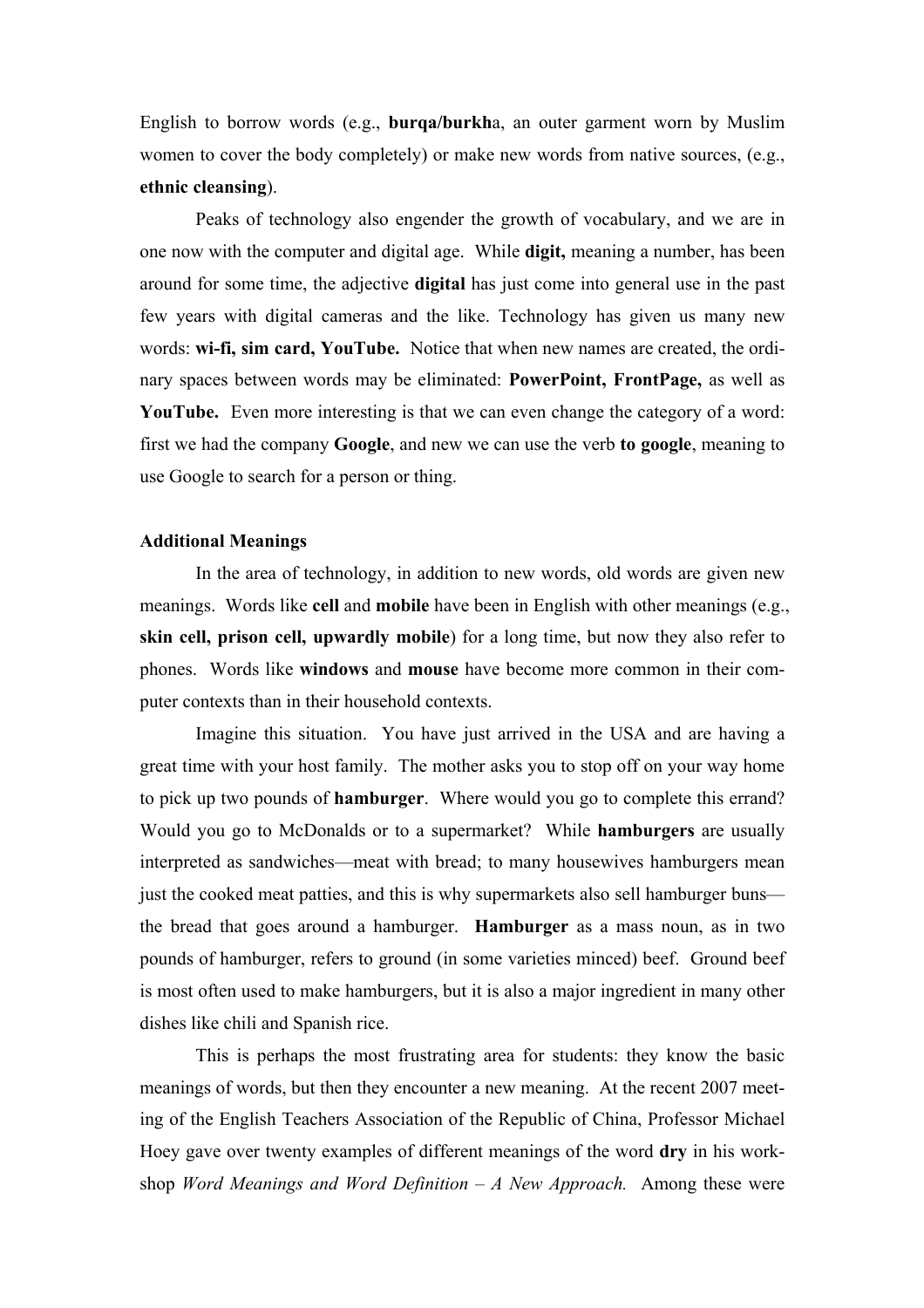**dry wine, dry toast, dry wit, dry dock,** and the idiom **cut and dried**; he pointed out that none of these expressions carries the meaning of the opposite of wet. It is no wonder our students are frustrated.

#### **Jargon—Examples of Household Items**

Can you identify these kitchen tools? **Colander, Strainer, Sifter, Spatula, Wisk.** Match the words with the food with which they are most usually associated.

| Colander        | a. cake batter                               |
|-----------------|----------------------------------------------|
| <b>Strainer</b> | b. noodles                                   |
| <b>Spatula</b>  | c. adding flour to dough or batter           |
| <b>Wisk</b>     | d. adding flour or corn starch to hot liquid |
| <b>Sifter</b>   | e. lemons or oranges to make juice           |

Another question arises from the simple descriptions above: what is the difference between **dough** and **batter**? Dough is the soft mixture of bread before it is baked; it can be worked with the hands and must be **kneaded** with the hands (or a bread machine) as part of the preparation process. Dough is made up of primarily flour, yeast, and water, with additional ingredients added (salt, sugar, milk, seeds, etc.) for variation in flavour. Batter is the soft mixture of cake, most cookies, and other similar pastries before it is baked; it is too wet to be handled with the hands, so it is mixed with a spoon or spatula. So dough will become breadlike, while batter will become cakelike. Or what is the difference between a **spice** and an **herb**? In the cooking world, spices are brown and include seeds (e.g., caraway, coriander), roots (e.g., ginger, turmeric), and even bark (e.g., cinnamon). Herbs are green and include stems and leaves (e.g., chives, parsley, rosemary, basil). Some plants, such as coriander and dill, give us both their seeds and their leaves. Yet despite these distinctions, most ordinary people designate both herbs and spices as spices.

All of these terms are specific to cooking and the kitchen. How do we learn these words? Are we taught these in school? No, we learn in context. Girls learn from their mothers. Similarly, boys, at least in the countryside, learn about various tools, how to use the tools, and the proper vocabulary for those tools and processes they perform: **plunger, wrench, screw driver, pliers,** and **wheelbarrow**. What about a **snake**? It's not the animal but, like the live snake, this tool can be wound through drainpipes that twist and turn to locate and break up blockage. We learn these words in the old apprentice way—we watch and observe. Eventually, we may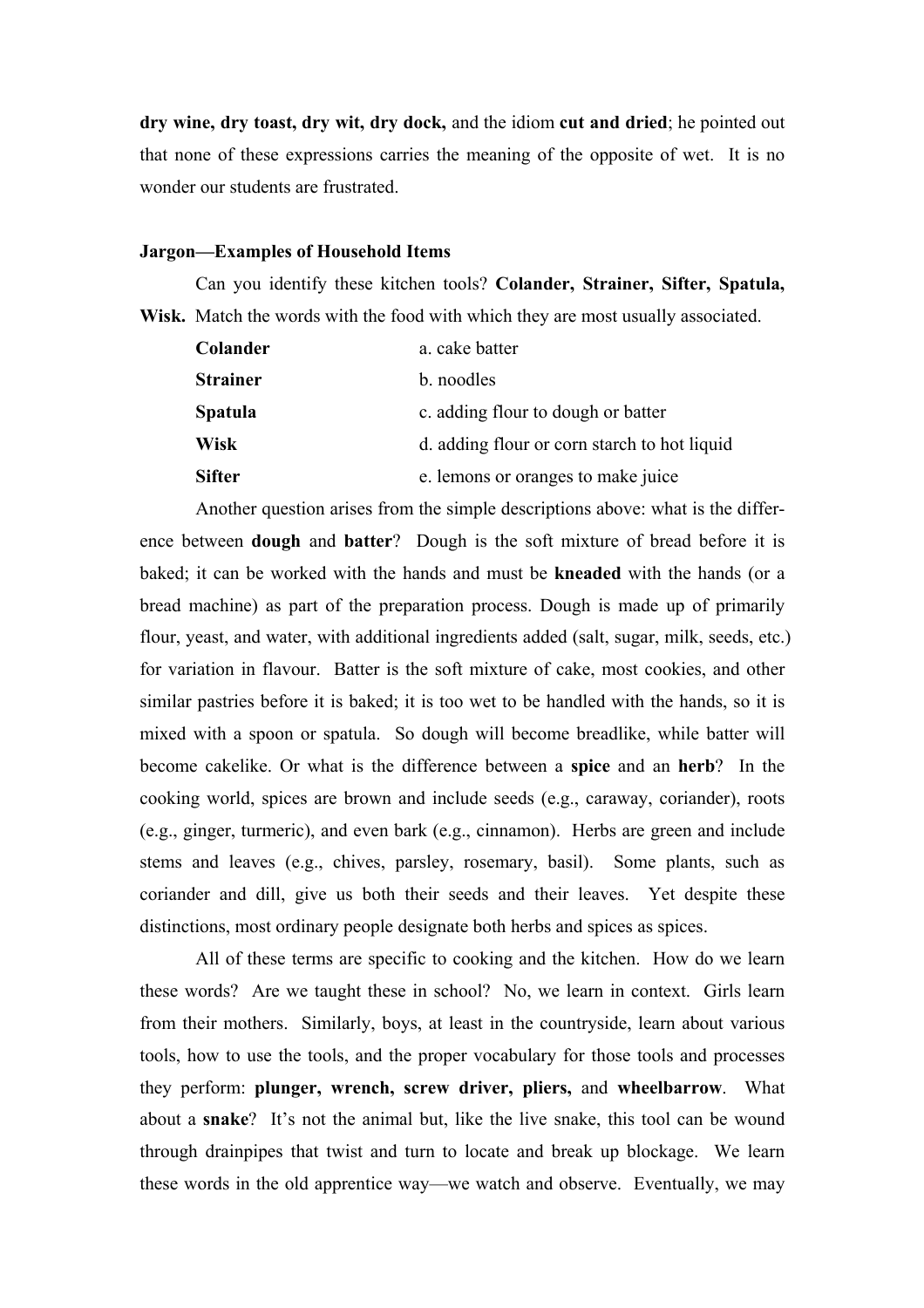be given some simple task and, if we show promise and have interest, we may become masters. The situation is similar in a foreign language. If one goes to France to study cooking, one works in the kitchen and hears the French of the kitchen. For the rest of us, specialized ELT dictionaries, often with pictures, can teach us basic vocabulary for various household items. Men can discuss their cars and learn the specialized vocabulary in context.

 All languages have jargon specific to certain contexts. We English teachers talk about **communicative competence, task-based instruction, the affective filter, i + 1,** and so on. Most of us are not familiar with specialized vocabulary outside our own professions and interests even in our first language, though we may pick up that of other fields through spouses and friends—or editing scientific English and teaching ESP. We expand our vocabulary into these fields when we need it, and even just a basic foundation in a language allows us to add and use new vocabulary.

### **Acronyms**

The English language is full of acronyms, with more coming in every day. In Taiwan even those with minimal English know **USA, IBM, MIT,** and **TSMC**. If they have an interest in politics or business, they may belong to the **KMT** or **DPP** and have discussions on the **WTO, UN,** and **WHO**, and may even aspire to own a **BMW**. If they have cable **TV**, Papa may watch an **NBA** game on **ESPN** while Junior watches **CSI** on **AXN** and other members of the family watch **HBO** or **MTV**, and if all that is boring, they can watch a **DVD**. Computer users worry about the cost of **ADSL** and whether they have enough **CPU**, and teachers worry about the latest decision of the **MOE** while their students have sleepless nights over the **TOEFL**. I once saw a primary school English teacher give a lesson in the English alphabet to beginners using these familiar acronyms.

Every country and even region has their own uses for acronyms, and sometimes there is more than one meaning. What is a **CD**? If you listen to music, it is a compact disk, but if you are an investor, it is a certificate of deposit. As with jargon, each profession or area of interest has its acronyms. We may know what the **IAEA** (International Atomic Energy Agency) does, but we probably do not know that many of the general guidelines it follows were formulated by **IRPA** (the International Radiation Protection Association), and that when they build new facilities, in order to minimize the potential danger to the public, they calculate radiation dose rates follow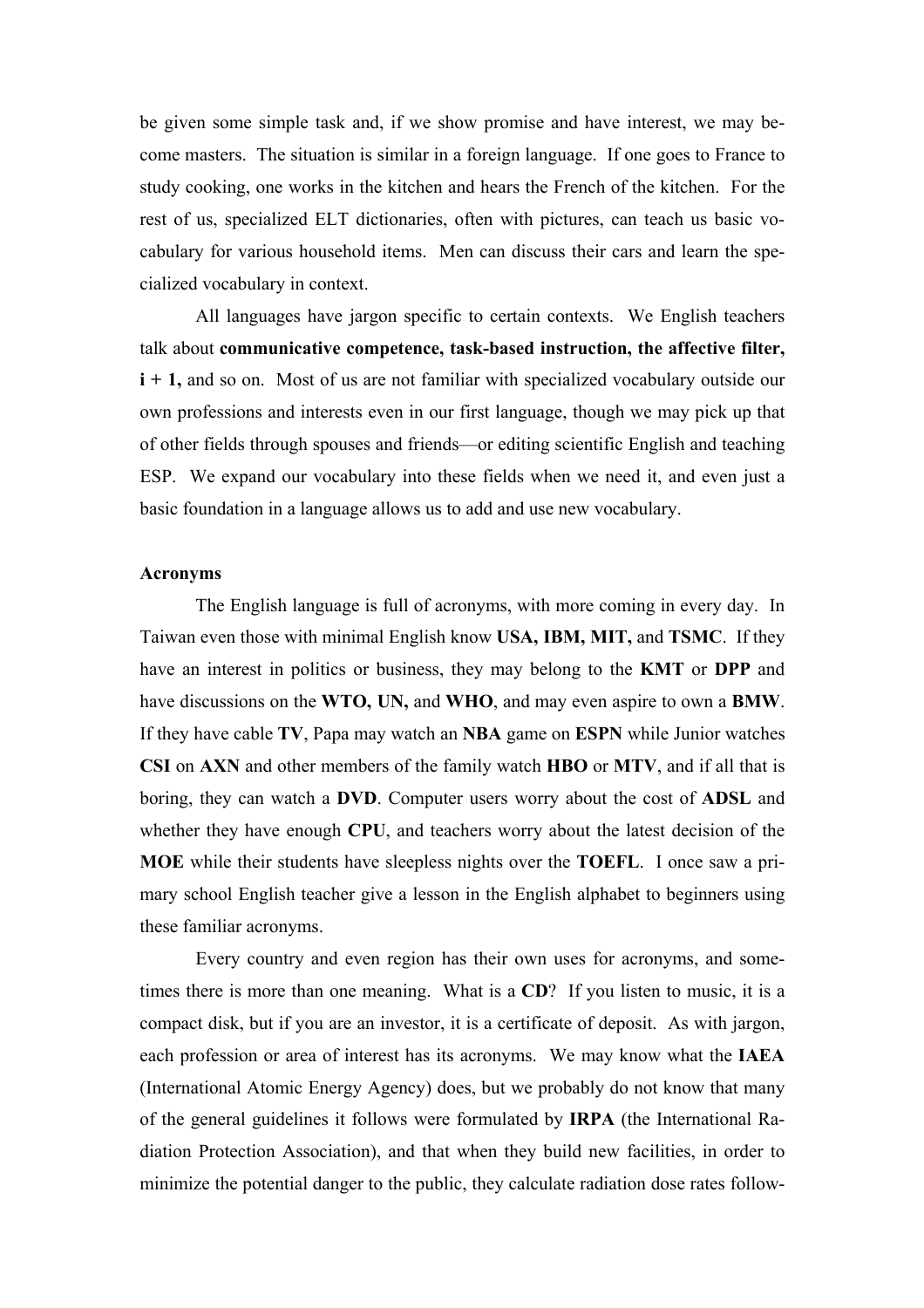ing the **ALARA** principle (as low as reasonably achievable). And as with jargon, you learn it if and when you need it.

## **Food Words from Immigrant Groups**

What kind of cheese goes on pizza? What kind goes on pasta dishes (spaghetti)? What's the difference among these kinds of pasta: **spaghetti, fettucini, macaroni, and rotini**? Here is another case of learn it when you need it. You go to the market or a restaurant, see something new, try it and find out. Italian food has been popular in the USA, so many food terms are used, such as words for many kinds of cheeses, pasta, salami—and coffee. Thanks to the marketing of Starbucks and their competitors, terms like **expresso, capucchino,** and **latte** have spread around the world. And we all know **pizza** and **lasagne**.

Often food words are also regional. For example, in the US South one is more likely to find various sorts of Mexican food on offer, as well as more Spanish words for all sorts of things. The greater the number of people who speak a language in a region, the more likely their words will come into more general use. Yet Mexican restaurants (many not all that authentic) can be found all over the US, and virtually all Americans know what **burritos, tacos, nachos**, and **enchiladas** are.

In the part of Pennsylvania where I'm from, everyone is familiar with **halupkies** (from holubky—ground beef/pork with rice and spices wrapped in cabbage leaves and steamed in tomato sauce) and **pierogies** (from pirohy—process similar to making Chinese dumplings but filled most often with mashed potatoes or grated cabbage and subsequently heated with butter and fried onions) and may even look forward to Friday pierogi/pirohy sales at the local church. In other regions of the USA as well as in other parts of the world, one would find different combinations of foods, both indigenous and from immigrant groups.

### **Euphemism and Level of Formality**

All languages can express ranges of formality. In Chinese, saying 去洗手間 is more polite that saying 上廁所**.** English has a **rest room** where one doesn't rest, a **bathroom** where one does not always take a bath, and the more direct but slightly less polite **toilet,** which can also refer to the fixture itself. There are additional terms appropriate for medical usage; to the doctor one talks about **urinating** and **moving**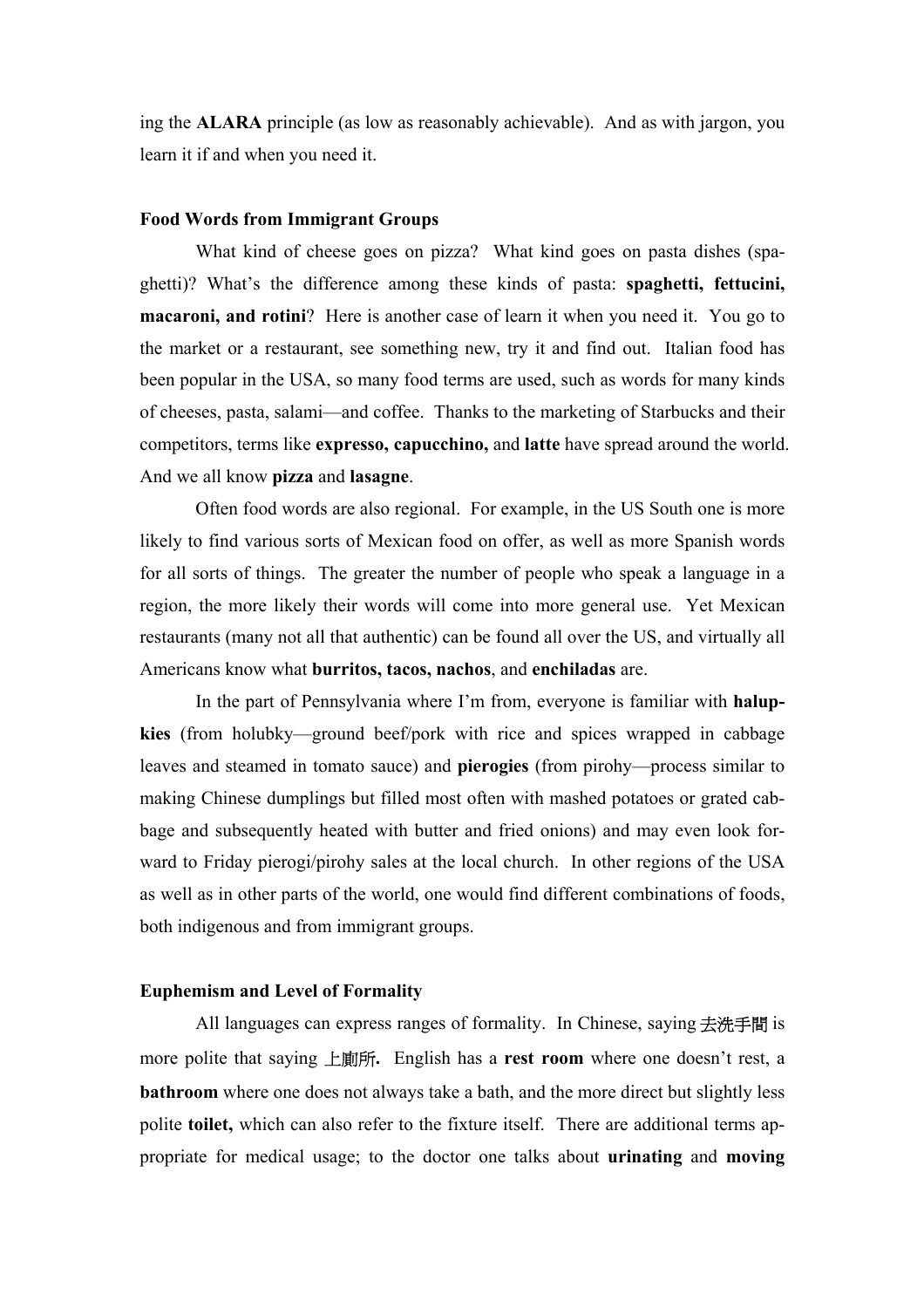**one's bowels**. With children, it's **make** or **go pee pee** or **poo poo /kaka**. Sometimes more roundabout ways are found to avoid causing offense. A man might say he's **going to see a man about a dog,** whereas a woman might say she's **going to check her make-up**.

Of course, English has more vulgar ways of saying this, such as **going to take a piss/shit**, but this would fall into the range of taboo words, words one should not say in public. All languages have their taboo words. For English one must be careful with words for sexual activities, toilet activities, and aspects of religion. Therefore, the most vulgar words in the language, those used for cursing, or swearing oaths in the case of religion, come from these three areas. An angry person shouting "**Jesus Christ!**" may offend many believers. On the other hand, euphemisms are also created to avoid causing offence.

Death is another area which, though not actually being taboo, often requires politeness to grieving relatives. Ordinarily, we might mention that someone **died**, but in newspaper obituaries we read that Mrs. Smith **passed away** and is referred to as **the deceased**. Instead of **bury**, we may read "**laid to rest**." **Coffin**, a simple box, is replaced by **casket**, a more elegant and more expensive box. At the same time, people, perhaps seemingly mocking death, have made up all sorts of idioms for to die (e.g., **kick the bucket, bite the dust**) or be dead (e.g., **pushing up daisies, six feet under**).

### **Idiomatic Expressions**

Idiomatic expressions have, of course, more uses than just euphemism. Some may be proverbs or famous quotations: **Let sleeping dogs lie; A fool and his money are soon parted.** There are so many possibilities and so many books explaining idioms already written. These expressions are also among the most creative and even amusing aspects of a language.

In English there are a number of expressions to describe someone who is not particularly bright. At the beginning of the first Shrek movie, there is a song, and within the song we hear **ain't the brightest light on the Christmas tree, ain't the sharpest knife in the drawer.** Both bright and sharp can mean intelligent, and the idioms work on the double meanings. Other idioms refer to something lacking: **two sandwiches short of a picnic; nobody home upstairs.** A crazy person might be described as **nuts, not all there, got a screw loose**. There are also some very colorful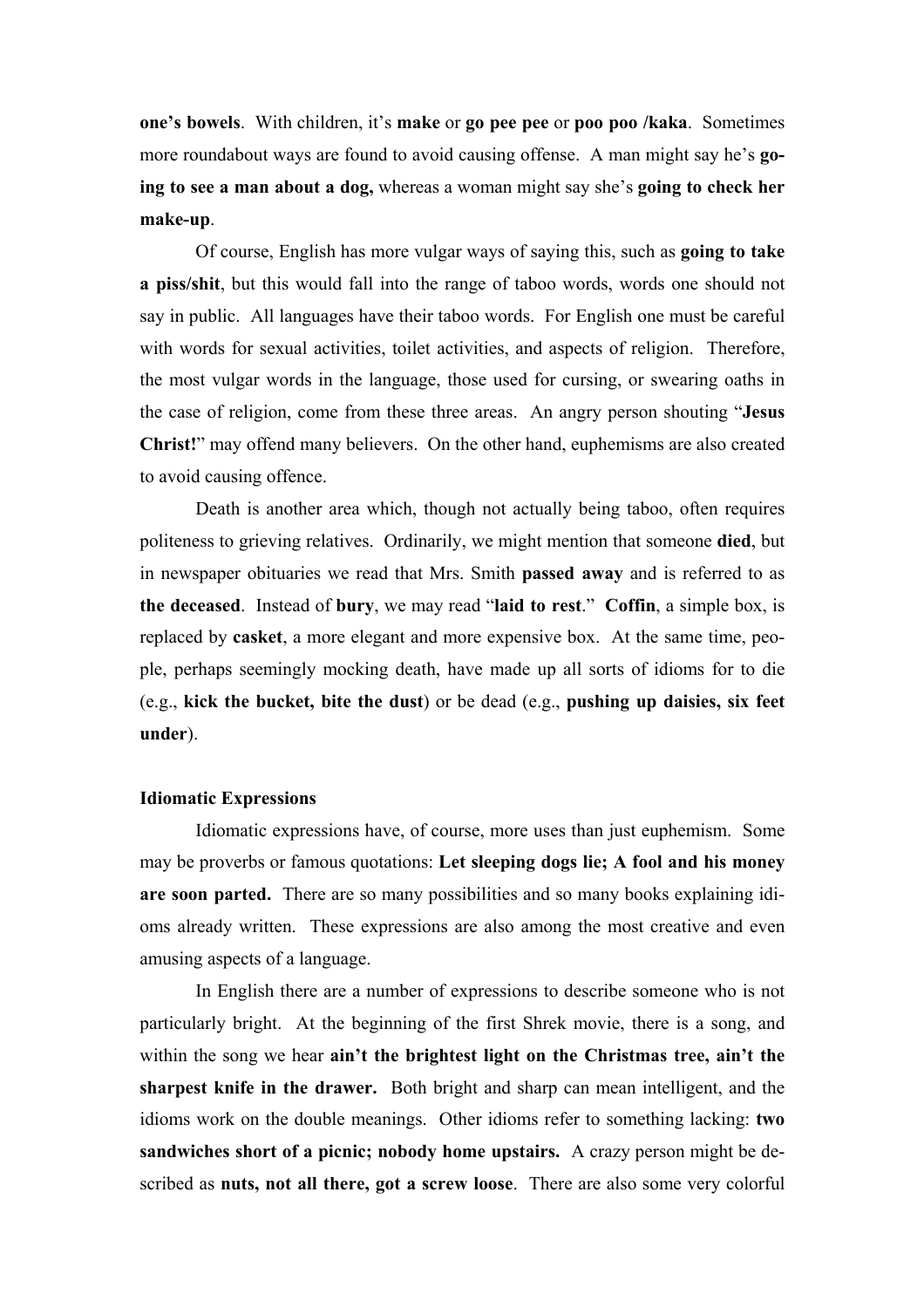expressions to describe someone who is drunk: **three sheets to the wind, tied one on, got a snoot full.**

## **Variation in Pronunciation**

 One difficulty our students in Taiwan have is with understanding spoken English language. Students learn how to pronounce individual words but have little practice listening to how ordinary people—not the careful speakers making ELT materials—elide their speech in ordinary conversation. This often happens with auxiliary words, which are often contracted even in more careful speech.

**dincha** 'didn't you' *Dincha ever hear that one before?* 

**hafta '**have to' *I hafta get up town ta play da number before 7 o'clock!*

We also hear **amina** 'I am going to'; **kupola** 'a couple of'; and even some more idiosyncratic elisions like **gradz** 'garage'.

 Many speakers of English who use nonstandard varieties may not pronounce "th" but instead use "t" and "d" and in **I tink so, dis an' dat.** Final consonants or consonant clusters may be eliminated or reduced, fast becoming **fas'**.

Regional accents can, of course, cause difficulties, especially if the person's accent is rather strong. Most educated speakers switch their regional accent to something closer to Standard English when speaking to people from outside their region or when speaking in contexts where their regional accent would be less appropriate. This means that our students are more likely to encounter speakers who speak in a more standard way, but there are always exceptions. An exchange student may hear more Standard English from his teachers but hear something incomprehensible from cafeteria staff.

Stress and intonation can also contribute to comprehension problems. In the American South, for example, in the word **police** stress may be put on the first syllable. We are taught that the tone of a declarative sentence should drop at the end, and yet the feature of rising intonation continues to spread. In some areas, pitch range is narrower, giving an almost monotone effect, while in other areas pitch range is broader and sounds more musical.

## **Non-standard Grammar**

While we so not want to teach students to use nonstandard grammar, they will encounter it and should recognize it. Some common nonstandard features include the